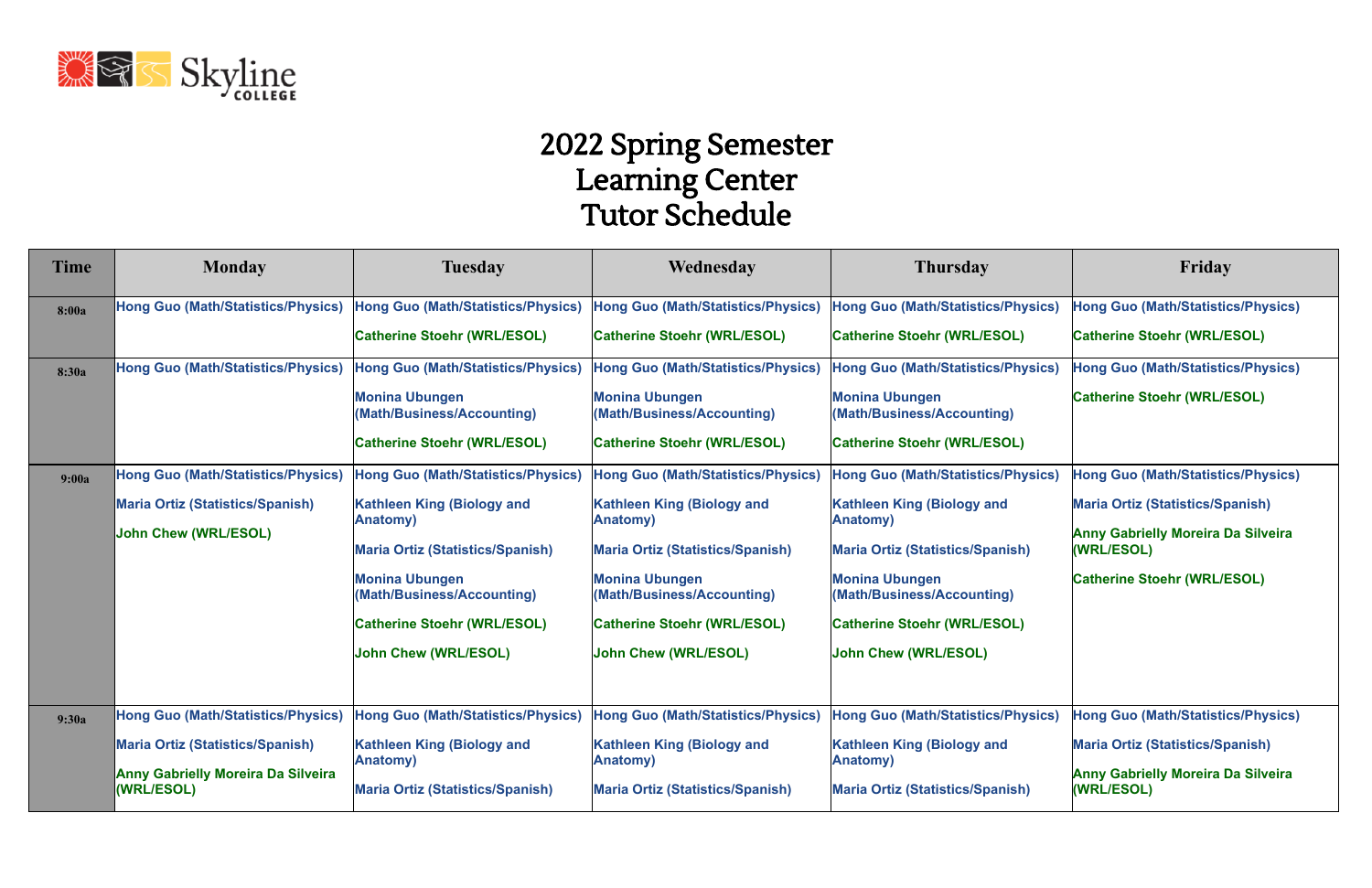|        | John Chew (WRL/ESOL)                                                                      | <b>Monina Ubungen</b><br>(Math/Business/Accounting)<br><b>Catherine Stoehr (WRL/ESOL)</b><br><b>John Chew (WRL/ESOL)</b>                                                  | <b>Monina Ubungen</b><br>(Math/Business/Accounting)<br><b>Anny Gabrielly Moreira Da Silveira</b><br>(WRL/ESOL)<br><b>Catherine Stoehr (WRL/ESOL)</b><br>John Chew (WRL/ESOL) | <b>Monina Ubungen</b><br>(Math/Business/Accounting)<br><b>Catherine Stoehr (WRL/ESOL)</b><br><b>John Chew (WRL/ESOL)</b>                                            | <b>Catherine Stoehr (WRL/ESOL)</b>                                                              |
|--------|-------------------------------------------------------------------------------------------|---------------------------------------------------------------------------------------------------------------------------------------------------------------------------|------------------------------------------------------------------------------------------------------------------------------------------------------------------------------|---------------------------------------------------------------------------------------------------------------------------------------------------------------------|-------------------------------------------------------------------------------------------------|
| 10:00a | <b>Hong Guo (Math/Statistics/Physics)</b><br><b>Joren Moreno (Math/Statistics)</b>        | <b>Hong Guo (Math/Statistics/Physics)</b><br><b>Joren Moreno (Math/Statistics)</b>                                                                                        | <b>Hong Guo (Math/Statistics/Physics)</b><br><b>Joren Moreno (Math/Statistics)</b>                                                                                           | <b>Hong Guo (Math/Statistics/Physics)</b><br><b>Joren Moreno (Math/Statistics)</b>                                                                                  | <b>Hong Guo (Math/Statistics/Physics)</b><br><b>Joren Moreno (Math/Statistics)</b>              |
|        | Anny Gabrielly Moreira Da Silveira<br>(WRL/ESOL)                                          | <b>Kathleen King (Biology and</b><br><b>Anatomy</b> )                                                                                                                     | <b>Kathleen King (Biology and</b><br><b>Anatomy</b> )                                                                                                                        | <b>Kathleen King (Biology and</b><br><b>Anatomy</b> )                                                                                                               | <b>Kourosh Ghaderi (Math/Physics and</b><br><b>WRL/ESOL)</b>                                    |
|        | Jennifer June Gili (WRL/ESOL)                                                             | <b>Maria Ortiz (Statistics/Spanish)</b><br><b>Monina Ubungen</b><br><b>Math/Business/Accounting)</b><br><b>Catherine Stoehr (WRL/ESOL)</b><br><b>John Chew (WRL/ESOL)</b> | <b>Monina Ubungen</b><br>(Math/Business/Accounting)<br><b>Anny Gabrielly Moreira Da Silveira</b><br><b>(WRL/ESOL)</b><br>Jennifer June Gili (WRL/ESOL)                       | <b>Maria Ortiz (Statistics/Spanish)</b><br><b>Monina Ubungen</b><br>(Math/Business/Accounting)<br><b>Catherine Stoehr (WRL/ESOL)</b><br><b>John Chew (WRL/ESOL)</b> | <b>Anny Gabrielly Moreira Da Silveira</b><br>(WRL/ESOL)<br>Jennifer June Gili (WRL/ESOL)        |
| 10:30a | <b>Hong Guo (Math/Statistics/Physics)</b>                                                 | <b>Hong Guo (Math/Statistics/Physics)</b>                                                                                                                                 | <b>Hong Guo (Math/Statistics/Physics)</b>                                                                                                                                    | <b>Hong Guo (Math/Statistics/Physics)</b>                                                                                                                           | <b>Hong Guo (Math/Statistics/Physics)</b>                                                       |
|        | <b>Joren Moreno (Math/Statistics)</b><br>Anny Gabrielly Moreira Da Silveira<br>(WRL/ESOL) | <b>Joren Moreno (Math/Statistics)</b><br><b>Kathleen King (Biology and</b><br><b>Anatomy</b> )                                                                            | <b>Joren Moreno (Math/Statistics)</b><br><b>Kathleen King (Biology and</b><br><b>Anatomy</b> )                                                                               | <b>Joren Moreno (Math/Statistics)</b><br><b>Kathleen King (Biology and</b><br><b>Anatomy)</b>                                                                       | <b>Joren Moreno (Math/Statistics)</b><br>Kourosh Ghaderi (Math/Physics and<br><b>WRL/ESOL)</b>  |
|        | Jennifer June Gili (WRL/ESOL)                                                             | <b>Maria Ortiz (Statistics/Spanish)</b><br><b>Monina Ubungen</b><br>(Math/Business/Accounting)<br><b>Catherine Stoehr (WRL/ESOL)</b><br><b>John Chew (WRL/ESOL)</b>       | <b>Monina Ubungen</b><br>(Math/Business/Accounting)<br><b>Anny Gabrielly Moreira Da Silveira</b><br>(WRL/ESOL)<br>Jennifer June Gili (WRL/ESOL)                              | <b>Maria Ortiz (Statistics/Spanish)</b><br><b>Monina Ubungen</b><br>(Math/Business/Accounting)<br><b>Catherine Stoehr (WRL/ESOL)</b><br><b>John Chew (WRL/ESOL)</b> | <b>Anny Gabrielly Moreira Da Silveira</b><br>(WRL/ESOL)<br><b>Jennifer June Gili (WRL/ESOL)</b> |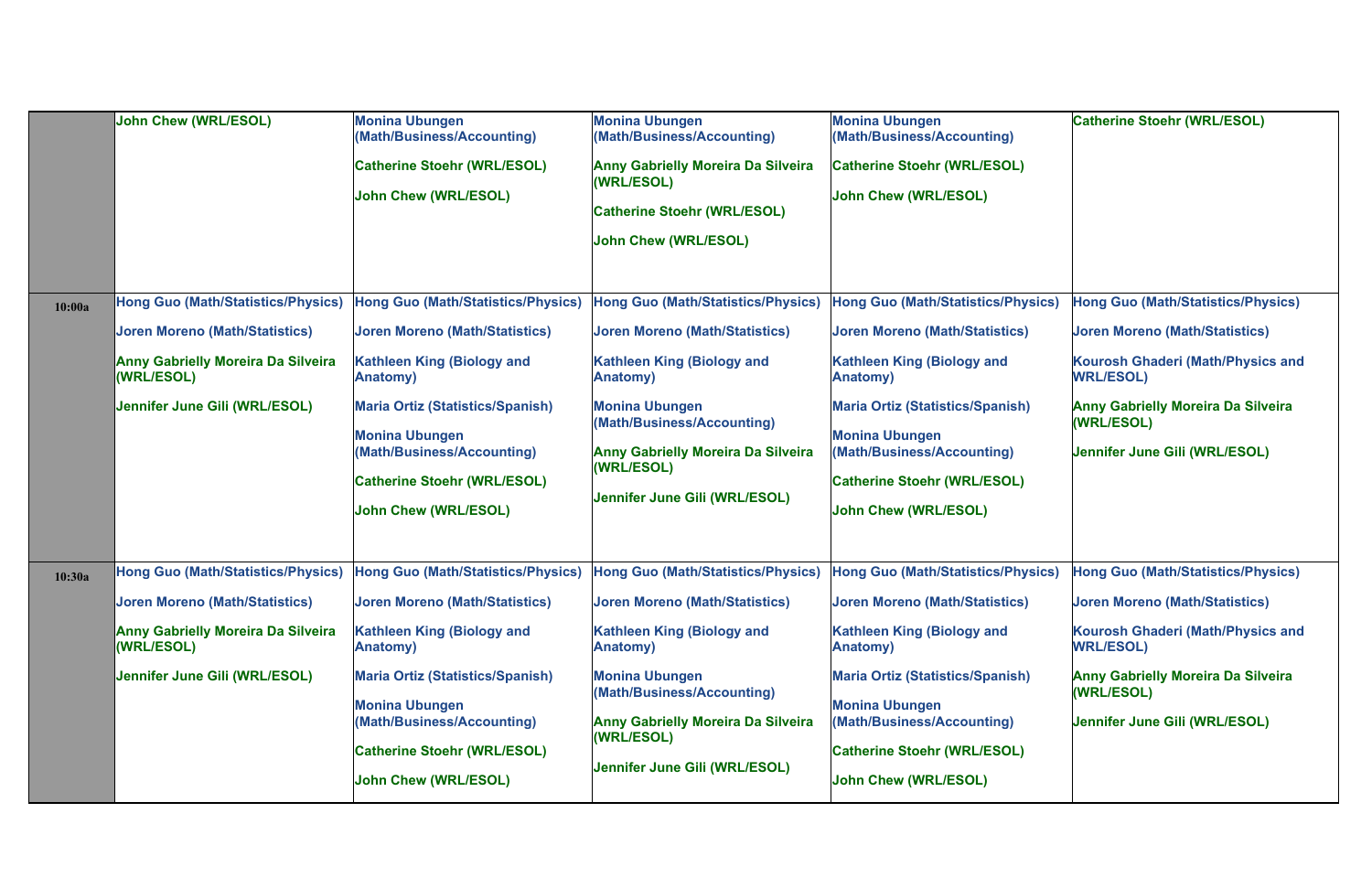| 11:00a | Hong Guo (Math/Statistics/Physics)                      | <b>Hong Guo (Math/Statistics/Physics)</b>            | <b>Hong Guo (Math/Statistics/Physics)</b>               | <b>Hong Guo (Math/Statistics/Physics)</b>            | <b>Hong Guo (Math/Statistics/Physics)</b>               |
|--------|---------------------------------------------------------|------------------------------------------------------|---------------------------------------------------------|------------------------------------------------------|---------------------------------------------------------|
|        | <b>Joren Moreno (Math/Statistics)</b>                   | <b>Kathleen King (Biology and</b><br><b>Anatomy)</b> | <b>Joren Moreno (Math/Statistics)</b>                   | <b>Kathleen King (Biology and</b><br><b>Anatomy)</b> | <b>Joren Moreno (Math/Statistics)</b>                   |
|        | Anny Gabrielly Moreira Da Silveira<br><b>(WRL/ESOL)</b> | <b>Maria Ortiz (Statistics/Spanish)</b>              | <b>Kathleen King (Biology and</b><br><b>Anatomy)</b>    | <b>Maria Ortiz (Statistics/Spanish)</b>              | Kourosh Ghaderi (Math/Physics and<br><b>WRL/ESOL)</b>   |
|        | Jennifer June Gili (WRL/ESOL)                           | <b>Monina Ubungen</b><br>(Math/Business/Accounting)  | <b>Monina Ubungen</b><br>(Math/Business/Accounting)     | <b>Monina Ubungen</b><br>(Math/Business/Accounting)  | <b>Anny Gabrielly Moreira Da Silveira</b><br>(WRL/ESOL) |
|        | Sofia Baca (WRL/ESOL)                                   | <b>Catherine Stoehr (WRL/ESOL)</b>                   | <b>Anny Gabrielly Moreira Da Silveira</b><br>(WRL/ESOL) | <b>Catherine Stoehr (WRL/ESOL)</b>                   | Jennifer June Gili (WRL/ESOL)                           |
|        |                                                         | <b>John Chew (WRL/ESOL)</b>                          | Jennifer June Gili (WRL/ESOL)                           | <b>John Chew (WRL/ESOL)</b>                          | <b>John Chew (WRL/ESOL)</b>                             |
|        |                                                         | <b>Julio Lau (WRL/ESOL/Spanish)</b>                  | Sofia Baca (WRL/ESOL)                                   | Julio Lau (WRL/ESOL/Spanish)                         |                                                         |
|        |                                                         |                                                      |                                                         |                                                      |                                                         |
| 11:30a | <b>Hong Guo (Math/Statistics/Physics)</b>               | <b>Hong Guo (Math/Statistics/Physics)</b>            | <b>Hong Guo (Math/Statistics/Physics)</b>               | <b>Hong Guo (Math/Statistics/Physics)</b>            | <b>Hong Guo (Math/Statistics/Physics)</b>               |
|        | <b>Joren Moreno (Math/Statistics)</b>                   | <b>Kathleen King (Biology and</b><br><b>Anatomy)</b> | <b>Joren Moreno (Math/Statistics)</b>                   | <b>Kathleen King (Biology and</b><br><b>Anatomy)</b> | <b>Joren Moreno (Math/Statistics)</b>                   |
|        | Jennifer June Gili (WRL/ESOL)<br>Sofia Baca (WRL/ESOL)  | <b>Maria Ortiz (Statistics/Spanish)</b>              | <b>Kathleen King (Biology and</b><br><b>Anatomy)</b>    | <b>Maria Ortiz (Statistics/Spanish)</b>              | Kourosh Ghaderi (Math/Physics and<br><b>WRL/ESOL)</b>   |
|        |                                                         | <b>Monina Ubungen</b><br>(Math/Business/Accounting)  | <b>Monina Ubungen</b><br>(Math/Business/Accounting)     | <b>Monina Ubungen</b><br>(Math/Business/Accounting)  | <b>Anny Gabrielly Moreira Da Silveira</b><br>(WRL/ESOL) |
|        |                                                         | <b>Catherine Stoehr (WRL/ESOL)</b>                   | Jennifer June Gili (WRL/ESOL)                           | <b>Catherine Stoehr (WRL/ESOL)</b>                   | Jennifer June Gili (WRL/ESOL)                           |
|        |                                                         | <b>John Chew (WRL/ESOL)</b>                          | Sofia Baca (WRL/ESOL)                                   | <b>John Chew (WRL/ESOL)</b>                          | <b>John Chew (WRL/ESOL)</b>                             |
|        |                                                         | <b>Julio Lau (WRL/ESOL/Spanish)</b>                  |                                                         | Julio Lau (WRL/ESOL/Spanish)                         |                                                         |
|        |                                                         |                                                      |                                                         |                                                      |                                                         |
| 12:00p | Hong Guo (Math/Statistics/Physics)                      | <b>Hong Guo (Math/Statistics/Physics)</b>            | <b>Hong Guo (Math/Statistics/Physics)</b>               | <b>Hong Guo (Math/Statistics/Physics)</b>            | <b>Hong Guo (Math/Statistics/Physics)</b>               |
|        | <b>Joren Moreno (Math/Statistics)</b>                   | <b>Kathleen King (Biology and</b><br><b>Anatomy)</b> | <b>Joren Moreno (Math/Statistics)</b>                   | <b>Kathleen King (Biology and</b><br><b>Anatomy)</b> | <b>Joren Moreno (Math/Statistics)</b>                   |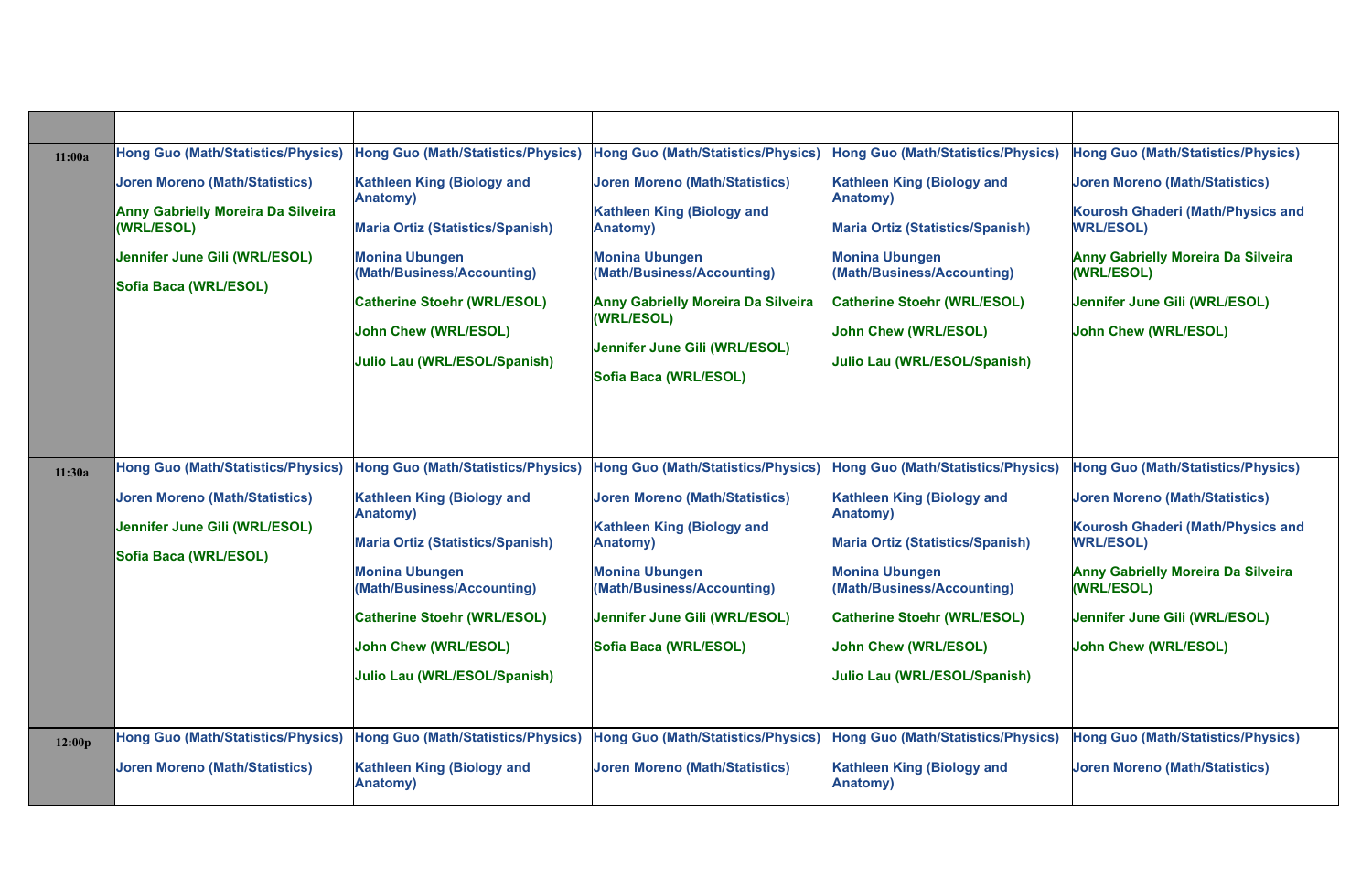|        | Jennifer June Gili (WRL/ESOL)<br><b>John Chew (WRL/ESOL)</b><br>Sofia Baca (WRL/ESOL)                                                                             | <b>Maria Ortiz (Statistics/Spanish)</b><br><b>Monina Ubungen</b><br>(Math/Business/Accounting)<br><b>Alexandra Subramanian</b><br>(WRL/ESOL)<br><b>Ilya Osovskiy (WRL/ESOL)</b><br><b>John Chew (WRL/ESOL)</b><br>Julio Lau (WRL/ESOL/Spanish)                                                                        | <b>Kathleen King (Biology and</b><br><b>Anatomy)</b><br><b>Monina Ubungen</b><br>(Math/Business/Accounting)<br>Jennifer June Gili (WRL/ESOL)<br>John Chew (WRL/ESOL)<br><b>Scott McMullin (WRL/ESOL)</b><br>Sofia Baca (WRL/ESOL)                                                              | <b>Maria Ortiz (Statistics/Spanish)</b><br><b>Monina Ubungen</b><br>(Math/Business/Accounting)<br>Alexandra Subramanian (WRL/ESOL) Anny Gabrielly Moreira Da Silveira<br><b>Illya Osovskiy (WRL/ESOL)</b><br><b>John Chew (WRL/ESOL)</b><br>Julio Lau (WRL/ESOL/Spanish)                                     | <b>Kourosh Ghaderi (Math/Physics and</b><br><b>WRL/ESOL)</b><br><b>Maria Ortiz (Statistics/Spanish)</b><br>(WRL/ESOL)<br><b>Jennifer June Gili (WRL/ESOL)</b><br><b>John Chew (WRL/ESOL)</b>                                                                                                                             |
|--------|-------------------------------------------------------------------------------------------------------------------------------------------------------------------|-----------------------------------------------------------------------------------------------------------------------------------------------------------------------------------------------------------------------------------------------------------------------------------------------------------------------|------------------------------------------------------------------------------------------------------------------------------------------------------------------------------------------------------------------------------------------------------------------------------------------------|--------------------------------------------------------------------------------------------------------------------------------------------------------------------------------------------------------------------------------------------------------------------------------------------------------------|--------------------------------------------------------------------------------------------------------------------------------------------------------------------------------------------------------------------------------------------------------------------------------------------------------------------------|
| 12:30p | <b>Hong Guo (Math/Statistics/Physics)</b><br><b>Joren Moreno (Math/Statistics)</b><br>Jennifer June Gili (WRL/ESOL)<br>John Chew (WRL/ESOL)                       | <b>Hong Guo (Math/Statistics/Physics)</b><br><b>Kathleen King (Biology and</b><br><b>Anatomy</b> )<br><b>Maria Ortiz (Statistics/Spanish)</b><br><b>Monina Ubungen</b><br>(Math/Business/Accounting)<br><b>Alexandra Subramanian</b><br>(WRL/ESOL)<br>Ilya Osovskiy (WRL/ESOL)<br><b>Julio Lau (WRL/ESOL/Spanish)</b> | <b>Hong Guo (Math/Statistics/Physics)</b><br><b>Joren Moreno (Math/Statistics)</b><br><b>Kathleen King (Biology and</b><br><b>Anatomy)</b><br><b>Monina Ubungen</b><br>(Math/Business/Accounting)<br>Jennifer June Gili (WRL/ESOL)<br>John Chew (WRL/ESOL)<br><b>Scott McMullin (WRL/ESOL)</b> | <b>Hong Guo (Math/Statistics/Physics)</b><br><b>Kathleen King (Biology and</b><br><b>Anatomy</b> )<br><b>Maria Ortiz (Statistics/Spanish)</b><br><b>Monina Ubungen</b><br>(Math/Business/Accounting)<br>Alexandra Subramanian (WRL/ESOL)<br><b>Illya Osovskiy (WRL/ESOL)</b><br>Julio Lau (WRL/ESOL/Spanish) | <b>Hong Guo (Math/Statistics/Physics)</b><br><b>Joren Moreno (Math/Statistics)</b><br>Kourosh Ghaderi (Math/Physics and<br><b>WRL/ESOL)</b><br><b>Maria Ortiz (Statistics/Spanish)</b><br><b>Anny Gabrielly Moreira Da Silveira</b><br>(WRL/ESOL)<br><b>Jennifer June Gili (WRL/ESOL)</b><br><b>John Chew (WRL/ESOL)</b> |
| 1:00p  | <b>Hong Guo (Math/Statistics/Physics)</b><br><b>Joren Moreno (Math/Statistics)</b><br>Gary Ng (WRL/ESOL)<br>Jennifer June Gili (WRL/ESOL)<br>John Chew (WRL/ESOL) | <b>Hong Guo (Math/Statistics/Physics)</b><br><b>Joren Moreno (Math/Statistics)</b><br>Kourosh Ghaderi (Math/Physics and Monina Ubungen<br><b>WRL/ESOL)</b><br><b>Monina Ubungen</b><br>(Math/Business/Accounting)                                                                                                     | <b>Hong Guo (Math/Statistics/Physics)</b><br><b>Joren Moreno (Math/Statistics)</b><br>(Math/Business/Accounting)<br>Gary Ng (WRL/ESOL)                                                                                                                                                         | <b>Hong Guo (Math/Statistics/Physics)</b><br><b>Joren Moreno (Math/Statistics)</b><br>Kourosh Ghaderi (Math/Physics and<br><b>WRL/ESOL)</b><br><b>Monina Ubungen</b><br>(Math/Business/Accounting)                                                                                                           | <b>Hong Guo (Math/Statistics/Physics)</b><br><b>Joren Moreno (Math/Statistics)</b><br>Kourosh Ghaderi (Math/Physics and<br><b>WRL/ESOL)</b><br><b>Anny Gabrielly Moreira Da Silveira</b><br>(WRL/ESOL)                                                                                                                   |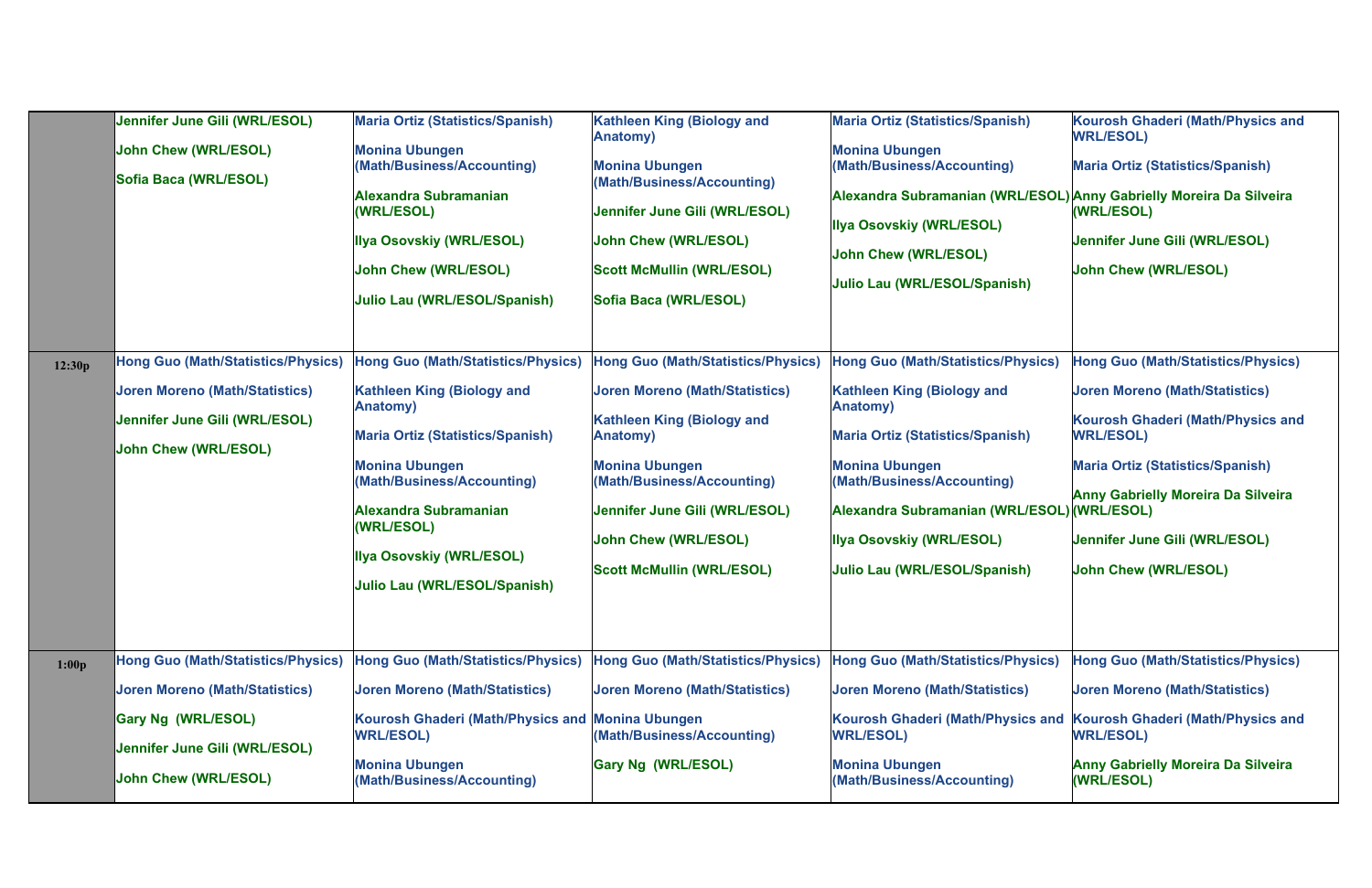|       |                                                                                                                                                                          | <b>Alexandra Subramanian</b><br>(WRL/ESOL)<br><b>Illya Osovskiy (WRL/ESOL)</b><br>Jonathan Justo (WRL/ESOL)                                                                                                                                                                         | Jennifer June Gili (WRL/ESOL)<br><b>John Chew (WRL/ESOL)</b><br><b>Scott McMullin (WRL/ESOL)</b>                                                                                       | Alexandra Subramanian (WRL/ESOL) Jennifer June Gili (WRL/ESOL)<br><b>Ilya Osovskiy (WRL/ESOL)</b>                                                                                                                                                                                                |                                                                                                                                                                                                                                         |
|-------|--------------------------------------------------------------------------------------------------------------------------------------------------------------------------|-------------------------------------------------------------------------------------------------------------------------------------------------------------------------------------------------------------------------------------------------------------------------------------|----------------------------------------------------------------------------------------------------------------------------------------------------------------------------------------|--------------------------------------------------------------------------------------------------------------------------------------------------------------------------------------------------------------------------------------------------------------------------------------------------|-----------------------------------------------------------------------------------------------------------------------------------------------------------------------------------------------------------------------------------------|
| 1:30p | <b>Hong Guo (Math/Statistics/Physics)</b><br><b>Joren Moreno (Math/Statistics)</b><br>Gary Ng (WRL/ESOL)<br>Jennifer June Gili (WRL/ESOL)<br>John Chew (WRL/ESOL)        | <b>Hong Guo (Math/Statistics/Physics)</b><br><b>Joren Moreno (Math/Statistics)</b><br>Kourosh Ghaderi (Math/Physics and Gary Ng (WRL/ESOL)<br><b>WRL/ESOL)</b><br><b>Logan Chan (Math/Physics)</b><br><b>Alexandra Subramanian</b><br>(WRL/ESOL)<br><b>Kristy Wisnia (WRL/ESOL)</b> | <b>Hong Guo (Math/Statistics/Physics)</b><br><b>Joren Moreno (Math/Statistics)</b><br>Jennifer June Gili (WRL/ESOL)<br><b>John Chew (WRL/ESOL)</b><br><b>Scott McMullin (WRL/ESOL)</b> | <b>Hong Guo (Math/Statistics/Physics)</b><br><b>Joren Moreno (Math/Statistics)</b><br><b>Kourosh Ghaderi (Math/Physics and</b><br><b>WRL/ESOL)</b><br><b>Logan Chan (Math/Physics)</b><br>Alexandra Subramanian (WRL/ESOL)<br><b>Ilya Osovskiy (WRL/ESOL)</b><br><b>Kristy Wisnia (WRL/ESOL)</b> | <b>Hong Guo (Math/Statistics/Physics)</b><br><b>Joren Moreno (Math/Statistics)</b><br>Kourosh Ghaderi (Math/Physics and<br><b>WRL/ESOL)</b><br><b>Anny Gabrielly Moreira Da Silveira</b><br>(WRL/ESOL)<br>Jennifer June Gili (WRL/ESOL) |
| 2:00p | <b>Hong Guo (Math/Statistics/Physics)</b><br><b>Gary Ng (WRL/ESOL)</b><br>Ilya Osovskiy (WRL/ESOL)<br>Julio Lau (WRL/ESOL/Spanish)<br>Hong Guo (Math/Statistics/Physics) | <b>Hong Guo (Math/Statistics/Physics)</b><br>Kourosh Ghaderi (Math/Physics and Gary Ng (WRL/ESOL)<br><b>WRL/ESOL)</b><br><b>Logan Chan (Math/Physics)</b><br><b>Alexandra Subramanian</b><br>(WRL/ESOL)<br><b>Kristy Wisnia (WRL/ESOL)</b><br>Hong Guo (Math/Statistics/Physics)    | <b>Hong Guo (Math/Statistics/Physics)</b><br><b>Ilya Osovskiy (WRL/ESOL)</b><br><b>Scott McMullin (WRL/ESOL)</b><br><b>Hong Guo (Math/Statistics/Physics)</b>                          | <b>Hong Guo (Math/Statistics/Physics)</b><br><b>Kourosh Ghaderi (Math/Physics and</b><br><b>WRL/ESOL)</b><br><b>Logan Chan (Math/Physics)</b><br>Alexandra Subramanian (WRL/ESOL)<br><b>Kristy Wisnia (WRL/ESOL)</b><br><b>Hong Guo (Math/Statistics/Physics)</b>                                | <b>Closed</b>                                                                                                                                                                                                                           |
| 2:30p | Gary Ng (WRL/ESOL)<br>Ilya Osovskiy (WRL/ESOL)                                                                                                                           | Kourosh Ghaderi (Math/Physics and Gary Ng (WRL/ESOL)<br><b>WRL/ESOL)</b>                                                                                                                                                                                                            | <b>Ilya Osovskiy (WRL/ESOL)</b>                                                                                                                                                        | Kourosh Ghaderi (Math/Physics and<br><b>WRL/ESOL)</b>                                                                                                                                                                                                                                            |                                                                                                                                                                                                                                         |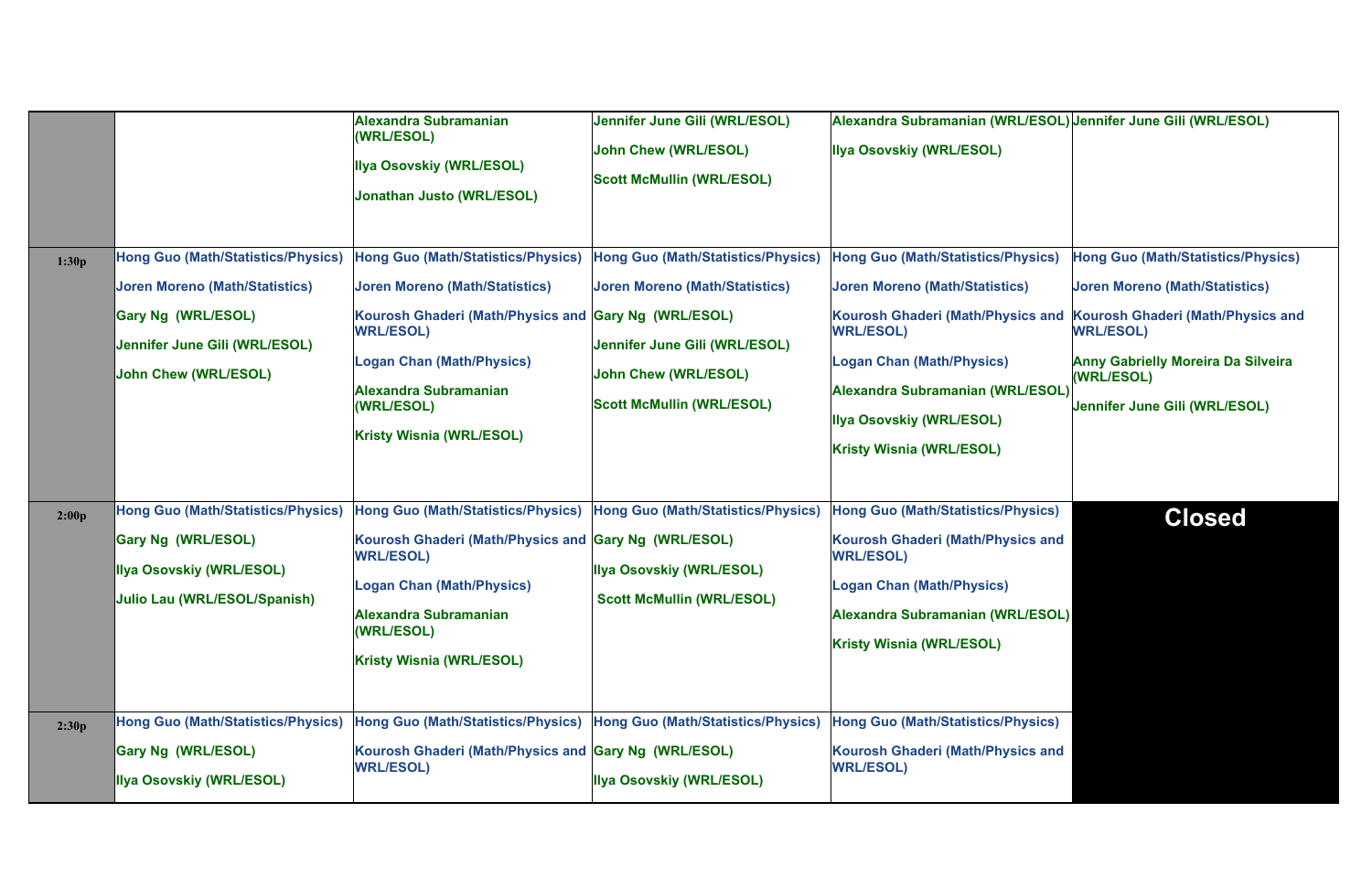|       | Julio Lau (WRL/ESOL/Spanish)                        | <b>Logan Chan (Math/Physics)</b>                                                         |                                                       | <b>Logan Chan (Math/Physics)</b>                      |  |
|-------|-----------------------------------------------------|------------------------------------------------------------------------------------------|-------------------------------------------------------|-------------------------------------------------------|--|
|       |                                                     | Alexandra Subramanian<br>(WRL/ESOL)                                                      |                                                       | Alexandra Subramanian (WRL/ESOL)                      |  |
|       |                                                     | Jonathan Justo (WRL/ESOL)                                                                |                                                       | <b>Kristy Wisnia (WRL/ESOL)</b>                       |  |
|       |                                                     | Kristy Wisnia (WRL/ESOL)                                                                 |                                                       |                                                       |  |
|       |                                                     |                                                                                          |                                                       |                                                       |  |
| 3:00p | <b>Hong Guo (Math/Statistics/Physics)</b>           | <b>Hong Guo (Math/Statistics/Physics)</b>                                                | <b>David Torres (Biology)</b>                         | Hong Guo (Math/Statistics/Physics)                    |  |
|       | <b>Paolo Briones</b><br>(Math/Statistics/Chemistry) | Kourosh Ghaderi (Math/Physics and Hong Guo (Math/Statistics/Physics)<br><b>WRL/ESOL)</b> |                                                       | Kourosh Ghaderi (Math/Physics and<br><b>WRL/ESOL)</b> |  |
|       | Gary Ng (WRL/ESOL)                                  | <b>Logan Chan (Math/Physics)</b>                                                         | Kourosh Ghaderi (Math/Physics and<br><b>WRL/ESOL)</b> | <b>Logan Chan (Math/Physics)</b>                      |  |
|       | <b>Ilya Osovskiy (WRL/ESOL)</b>                     | <b>Paolo Briones</b><br>(Math/Statistics/Chemistry)                                      | <b>Paolo Briones</b><br>(Math/Statistics/Chemistry)   | <b>Paolo Briones</b><br>(Math/Statistics/Chemistry)   |  |
|       | Julio Lau (WRL/ESOL/Spanish)                        | <b>Jonathan Justo (WRL/ESOL)</b>                                                         | Gary Ng (WRL/ESOL)                                    | Alexandra Subramanian (WRL/ESOL)                      |  |
|       |                                                     | <b>Jules Angeles (WRL/ESOL)</b>                                                          | <b>Illya Osovskiy (WRL/ESOL)</b>                      | <b>Kristy Wisnia (WRL/ESOL)</b>                       |  |
|       |                                                     | Julio Lau (WRL/ESOL/Spanish)                                                             | <b>Jules Angeles (WRL/ESOL)</b>                       |                                                       |  |
|       |                                                     | Kristy Wisnia (WRL/ESOL)                                                                 |                                                       |                                                       |  |
|       |                                                     |                                                                                          |                                                       |                                                       |  |
| 3:30p | <b>Hong Guo (Math/Statistics/Physics)</b>           | <b>Hong Guo (Math/Statistics/Physics)</b>                                                | David Torres (Biology)                                | <b>Hong Guo (Math/Statistics/Physics)</b>             |  |
|       | <b>Paolo Briones</b><br>(Math/Statistics/Chemistry) | Kourosh Ghaderi (Math/Physics and Hong Guo (Math/Statistics/Physics)<br><b>WRL/ESOL)</b> | Kourosh Ghaderi (Math/Physics and                     | Kourosh Ghaderi (Math/Physics and<br><b>WRL/ESOL)</b> |  |
|       | Gary Ng (WRL/ESOL)                                  | <b>Logan Chan (Math/Physics)</b>                                                         | <b>WRL/ESOL)</b>                                      | <b>Logan Chan (Math/Physics)</b>                      |  |
|       | Ilya Osovskiy (WRL/ESOL)                            | <b>Paolo Briones</b><br>(Math/Statistics/Chemistry)                                      | <b>Paolo Briones</b><br>(Math/Statistics/Chemistry)   | <b>Paolo Briones</b><br>(Math/Statistics/Chemistry)   |  |
|       | Julio Lau (WRL/ESOL/Spanish)                        | Jonathan Justo (WRL/ESOL)                                                                | Gary Ng (WRL/ESOL)                                    | Alexandra Subramanian (WRL/ESOL)                      |  |
|       | <b>Scott McMullin (WRL/ESOL)</b>                    |                                                                                          |                                                       |                                                       |  |
|       |                                                     | <b>Jules Angeles (WRL/ESOL)</b>                                                          | <b>Illya Osovskiy (WRL/ESOL)</b>                      | <b>Kristy Wisnia (WRL/ESOL)</b>                       |  |
|       |                                                     |                                                                                          |                                                       |                                                       |  |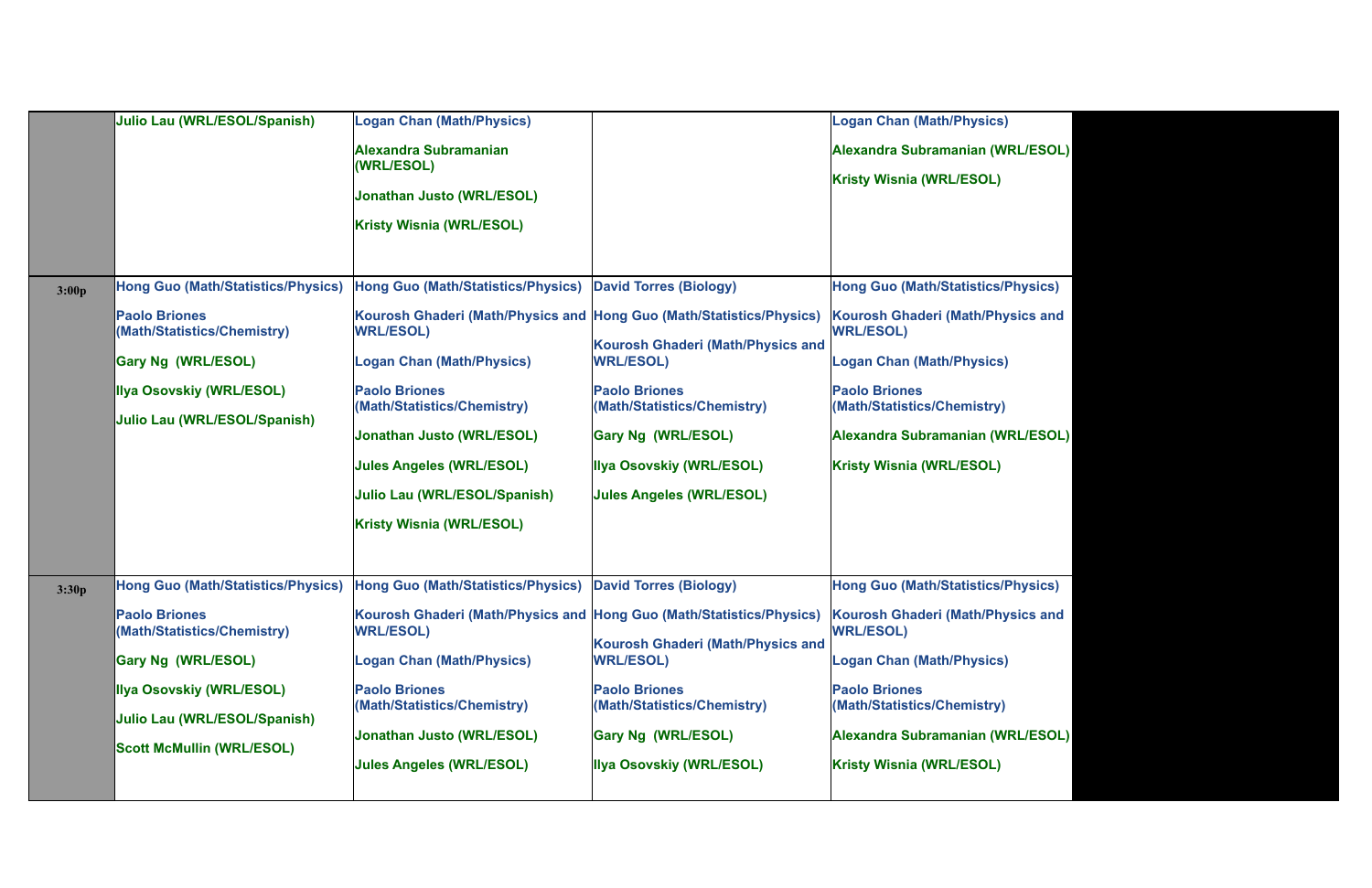|       |                                                     | Julio Lau (WRL/ESOL/Spanish)                                                 | <b>Jules Angeles (WRL/ESOL)</b>                              |                                                       |  |
|-------|-----------------------------------------------------|------------------------------------------------------------------------------|--------------------------------------------------------------|-------------------------------------------------------|--|
|       |                                                     | <b>Kristy Wisnia (WRL/ESOL)</b>                                              |                                                              |                                                       |  |
|       |                                                     |                                                                              |                                                              |                                                       |  |
| 4:00p | <b>Jay Gupta (Math up to 252/Physics)</b>           | <b>Kourosh Ghaderi (Math/Physics and David Torres (Biology)</b>              |                                                              | <b>David Torres (Biology)</b>                         |  |
|       | <b>Paolo Briones</b><br>(Math/Statistics/Chemistry) | <b>WRL/ESOL)</b><br><b>Logan Chan (Math/Physics)</b>                         | <b>Jay Gupta (Math up to 252/Physics)</b>                    | Kourosh Ghaderi (Math/Physics and<br><b>WRL/ESOL)</b> |  |
|       | Ilya Osovskiy (WRL/ESOL)                            | <b>Paolo Briones</b>                                                         | <b>Kourosh Ghaderi (Math/Physics and</b><br><b>WRL/ESOL)</b> | <b>Logan Chan (Math/Physics)</b>                      |  |
|       | Julio Lau (WRL/ESOL/Spanish)                        | (Math/Statistics/Chemistry)                                                  | <b>Paolo Briones</b>                                         | <b>Paolo Briones</b>                                  |  |
|       | <b>Scott McMullin (WRL/ESOL)</b>                    | <b>Jonathan Justo (WRL/ESOL)</b>                                             | (Math/Statistics/Chemistry)                                  | (Math/Statistics/Chemistry)                           |  |
|       |                                                     | <b>Jules Angeles (WRL/ESOL)</b>                                              | <b>Ilya Osovskiy (WRL/ESOL)</b>                              | Alexandra Subramanian (WRL/ESOL)                      |  |
|       |                                                     | <b>Julio Lau (WRL/ESOL/Spanish)</b>                                          | <b>Jules Angeles (WRL/ESOL)</b>                              | <b>Julio Lau (WRL/ESOL/Spanish)</b>                   |  |
|       |                                                     | Kristy Wisnia (WRL/ESOL)                                                     | <b>Scott McMullin (WRL/ESOL)</b>                             | Kristy Wisnia (WRL/ESOL)                              |  |
|       |                                                     | <b>Scott McMullin (WRL/ESOL)</b>                                             |                                                              | <b>Scott McMullin (WRL/ESOL)</b>                      |  |
| 4:30p | <b>Jay Gupta (Math up to 252/Physics)</b>           | Kourosh Ghaderi (Math/Physics and David Torres (Biology)<br><b>WRL/ESOL)</b> |                                                              | <b>David Torres (Biology)</b>                         |  |
|       | <b>Paolo Briones</b><br>(Math/Statistics/Chemistry) | <b>Paolo Briones</b>                                                         | <b>Jay Gupta (Math up to 252/Physics)</b>                    | Kourosh Ghaderi (Math/Physics and<br><b>WRL/ESOL)</b> |  |
|       | <b>Ilya Osovskiy (WRL/ESOL)</b>                     | (Math/Statistics/Chemistry)                                                  | <b>Kourosh Ghaderi (Math/Physics and</b><br><b>WRL/ESOL)</b> | <b>Paolo Briones</b>                                  |  |
|       | Julio Lau (WRL/ESOL/Spanish)                        | <b>Jonathan Justo (WRL/ESOL)</b>                                             | <b>Paolo Briones</b>                                         | (Math/Statistics/Chemistry)                           |  |
|       | <b>Scott McMullin (WRL/ESOL)</b>                    | <b>Jules Angeles (WRL/ESOL)</b>                                              | (Math/Statistics/Chemistry)                                  | Alexandra Subramanian (WRL/ESOL)                      |  |
|       |                                                     | Julio Lau (WRL/ESOL/Spanish)                                                 | <b>Ilya Osovskiy (WRL/ESOL)</b>                              | <b>Julio Lau (WRL/ESOL/Spanish)</b>                   |  |
|       |                                                     | <b>Kristy Wisnia (WRL/ESOL)</b>                                              | <b>Jules Angeles (WRL/ESOL)</b>                              | Kristy Wisnia (WRL/ESOL)                              |  |
|       |                                                     | <b>Scott McMullin (WRL/ESOL)</b>                                             | <b>Scott McMullin (WRL/ESOL)</b>                             | <b>Scott McMullin (WRL/ESOL)</b>                      |  |
| 5:00p | <b>Jay Gupta (Math up to 252/Physics)</b>           | <b>David Torres (Biology)</b>                                                | <b>Jay Gupta (Math up to 252/Physics)</b>                    | <b>Paolo Briones</b><br>(Math/Statistics/Chemistry)   |  |
|       | <b>Paolo Briones</b><br>(Math/Statistics/Chemistry) | <b>Paolo Briones</b><br>(Math/Statistics/Chemistry)                          | <b>Kourosh Ghaderi (Math/Physics and</b><br><b>WRL/ESOL)</b> | <b>Scott McMullin (WRL/ESOL)</b>                      |  |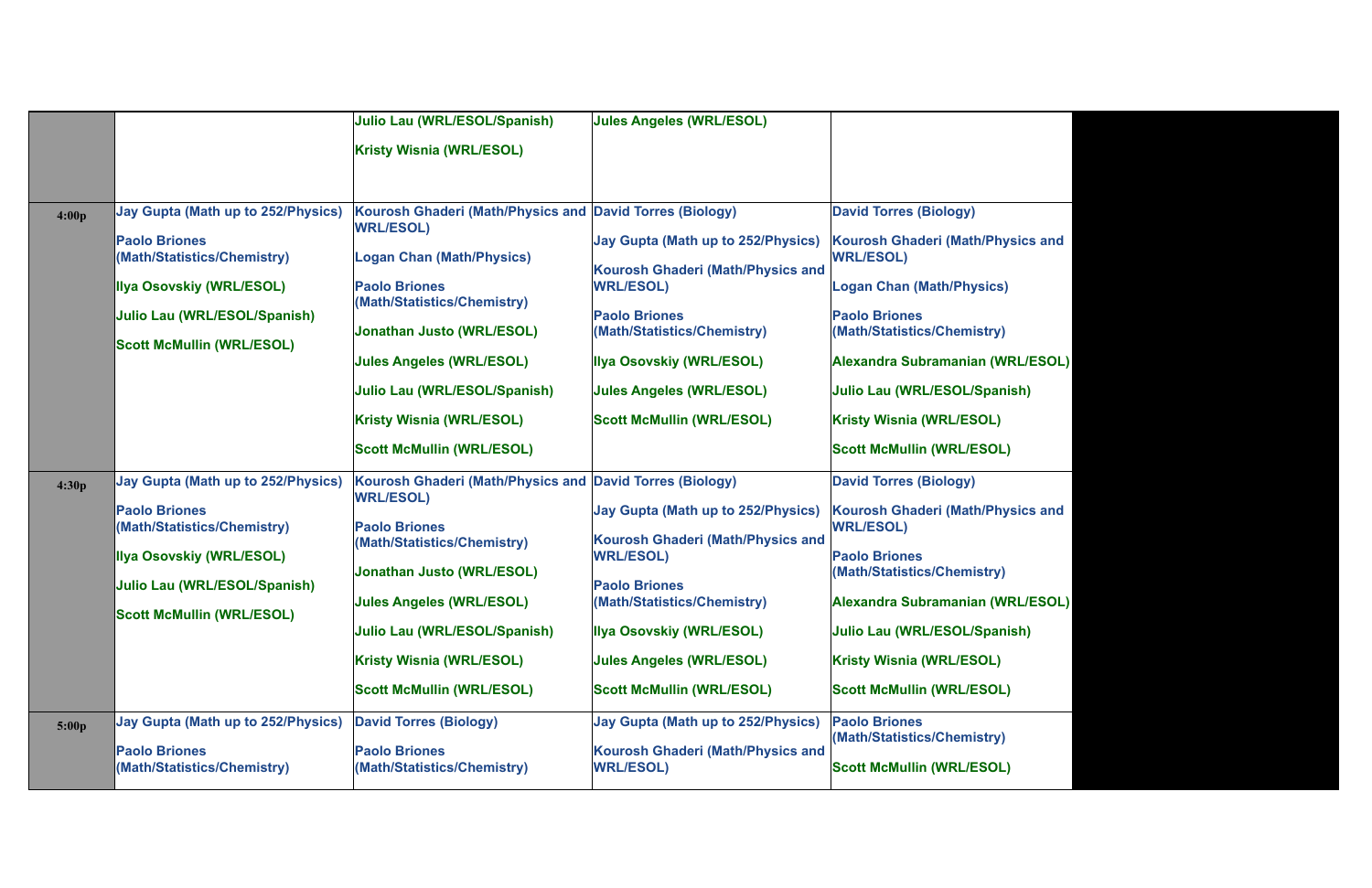|       | <b>Monique Ubungen (WRL/ESOL)</b><br><b>Scott McMullin (WRL/ESOL)</b>                                                                                                     | <b>Jonathan Justo (WRL/ESOL)</b><br><b>Jules Angeles (WRL/ESOL)</b><br><b>Scott McMullin (WRL/ESOL)</b>                                                     | <b>Paolo Briones</b><br>(Math/Statistics/Chemistry)<br><b>Jules Angeles (WRL/ESOL)</b><br><b>Kristy Wisnia (WRL/ESOL)</b><br><b>Monique Ubungen (WRL/ESOL)</b><br><b>Scott McMullin (WRL/ESOL)</b>                                                                                                              |                                                                                                                             |
|-------|---------------------------------------------------------------------------------------------------------------------------------------------------------------------------|-------------------------------------------------------------------------------------------------------------------------------------------------------------|-----------------------------------------------------------------------------------------------------------------------------------------------------------------------------------------------------------------------------------------------------------------------------------------------------------------|-----------------------------------------------------------------------------------------------------------------------------|
| 5:30p | <b>Jay Gupta (Math up to 252/Physics)</b><br><b>Paolo Briones</b><br>(Math/Statistics/Chemistry)<br><b>Monique Ubungen (WRL/ESOL)</b><br><b>Scott McMullin (WRL/ESOL)</b> | <b>David Torres (Biology)</b><br><b>Paolo Briones</b><br>(Math/Statistics/Chemistry)<br><b>Jules Angeles (WRL/ESOL)</b><br><b>Scott McMullin (WRL/ESOL)</b> | <b>Jay Gupta (Math up to 252/Physics)</b><br><b>Kourosh Ghaderi (Math/Physics and</b><br><b>WRL/ESOL)</b><br><b>Paolo Briones</b><br>(Math/Statistics/Chemistry)<br><b>Jules Angeles (WRL/ESOL)</b><br><b>Kristy Wisnia (WRL/ESOL)</b><br><b>Monique Ubungen (WRL/ESOL)</b><br><b>Scott McMullin (WRL/ESOL)</b> | <b>Paolo Briones</b><br>(Math/Statistics/Chemistry)<br><b>Scott McMullin (WRL/ESOL)</b>                                     |
| 6:00p | Jay Gupta (Math up to 252/Physics)<br><b>Paolo Briones</b><br>(Math/Statistics/Chemistry)<br><b>Monique Ubungen (WRL/ESOL)</b><br><b>Scott McMullin (WRL/ESOL)</b>        | <b>David Torres (Biology)</b><br><b>Paolo Briones</b><br>(Math/Statistics/Chemistry)<br><b>Jules Angeles (WRL/ESOL)</b><br><b>Scott McMullin (WRL/ESOL)</b> | <b>Jay Gupta (Math up to 252/Physics)</b><br><b>Kourosh Ghaderi (Math/Physics and</b><br><b>WRL/ESOL)</b><br><b>Paolo Briones</b><br>(Math/Statistics/Chemistry)<br><b>Kristy Wisnia (WRL/ESOL)</b><br><b>Monique Ubungen (WRL/ESOL)</b><br><b>Scott McMullin (WRL/ESOL)</b>                                    | <b>Paolo Briones</b><br>(Math/Statistics/Chemistry)<br><b>Alexandra Subramanian (WF</b><br><b>Scott McMullin (WRL/ESOL)</b> |
| 6:30p | <b>Jay Gupta (Math up to 252/Physics)</b><br><b>Paolo Briones</b><br>(Math/Statistics/Chemistry)                                                                          | <b>David Torres (Biology)</b><br><b>Paolo Briones</b><br>(Math/Statistics/Chemistry)                                                                        | <b>Jay Gupta (Math up to 252/Physics)</b><br><b>Kourosh Ghaderi (Math/Physics and</b><br><b>WRL/ESOL)</b>                                                                                                                                                                                                       | <b>Paolo Briones</b><br>(Math/Statistics/Chemistry)<br><b>Alexandra Subramanian (WF</b>                                     |

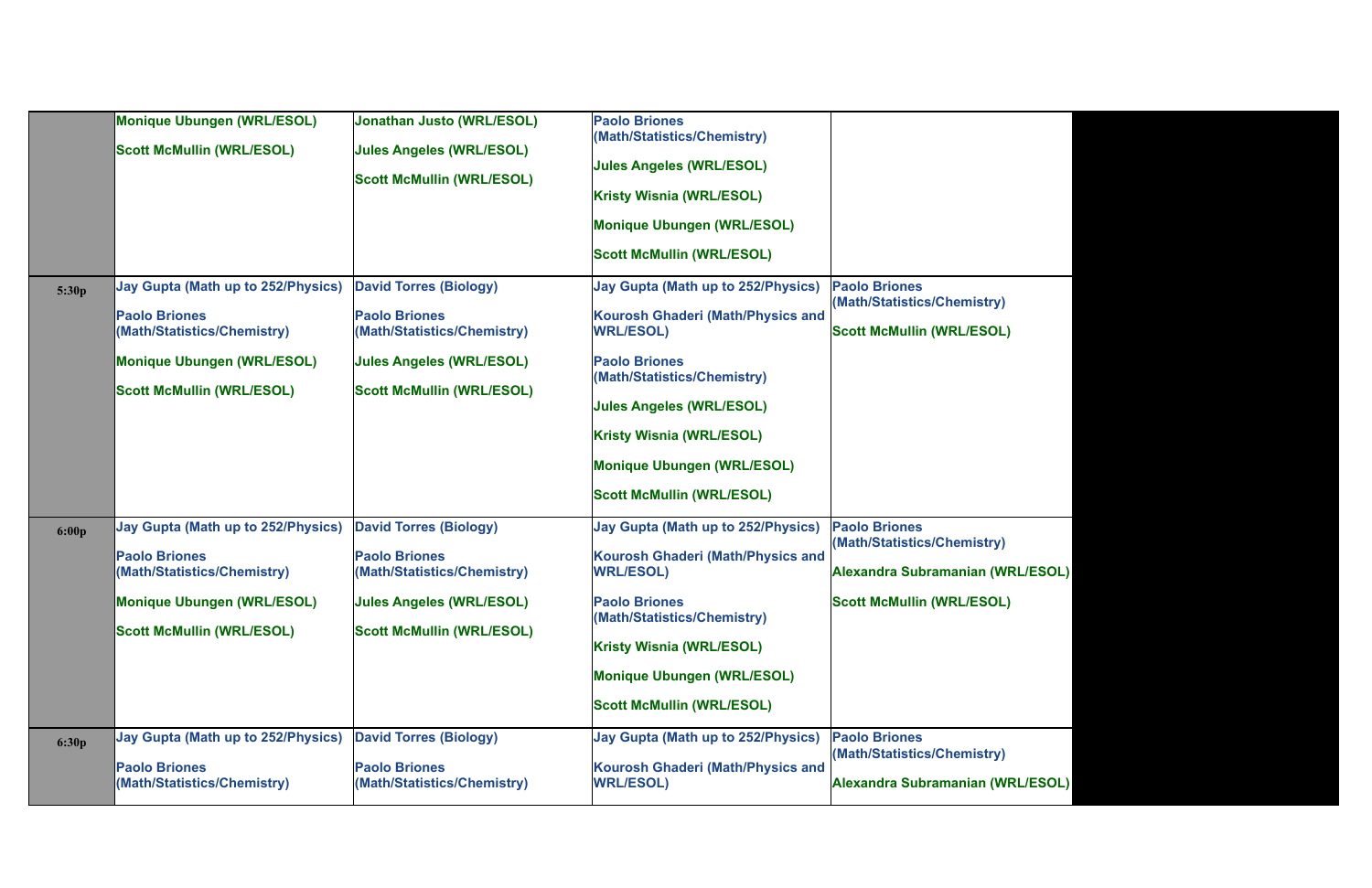| 8:00p | <b>Closed</b>                             | <b>Closed</b>                    | <b>Closed</b>                                       | <b>Closed</b>                    |
|-------|-------------------------------------------|----------------------------------|-----------------------------------------------------|----------------------------------|
|       |                                           |                                  | <b>Scott McMullin (WRL/ESOL)</b>                    |                                  |
|       | <b>Scott McMullin (WRL/ESOL)</b>          | <b>Scott McMullin (WRL/ESOL)</b> | <b>Paolo Briones</b><br>(Math/Statistics/Chemistry) | <b>Scott McMullin (WRL/ESOL)</b> |
|       | (Math/Statistics/Chemistry)               | <b>Jules Angeles (WRL/ESOL)</b>  | <b>WRL/ESOL)</b>                                    | <b>Alexandra Subramanian (WF</b> |
|       | <b>Paolo Briones</b>                      | (Math/Statistics/Chemistry)      | Kourosh Ghaderi (Math/Physics and                   | (Math/Statistics/Chemistry)      |
| 7:30p | <b>Jay Gupta (Math up to 252/Physics)</b> | <b>Paolo Briones</b>             | <b>Jay Gupta (Math up to 252/Physics)</b>           | <b>Paolo Briones</b>             |
|       |                                           |                                  | <b>Scott McMullin (WRL/ESOL)</b>                    |                                  |
|       | <b>Scott McMullin (WRL/ESOL)</b>          | <b>Scott McMullin (WRL/ESOL)</b> | <b>Paolo Briones</b><br>(Math/Statistics/Chemistry) | <b>Scott McMullin (WRL/ESOL)</b> |
|       | (Math/Statistics/Chemistry)               | <b>Jules Angeles (WRL/ESOL)</b>  | <b>WRL/ESOL)</b>                                    | <b>Alexandra Subramanian (WF</b> |
|       | <b>Paolo Briones</b>                      | (Math/Statistics/Chemistry)      | Kourosh Ghaderi (Math/Physics and                   | (Math/Statistics/Chemistry)      |
| 7:00p | <b>Jay Gupta (Math up to 252/Physics)</b> | <b>Paolo Briones</b>             | <b>Jay Gupta (Math up to 252/Physics)</b>           | <b>Paolo Briones</b>             |
|       |                                           |                                  | <b>Scott McMullin (WRL/ESOL)</b>                    |                                  |
|       |                                           |                                  | Monique Ubungen (WRL/ESOL)                          |                                  |
|       | <b>Scott McMullin (WRL/ESOL)</b>          | <b>Scott McMullin (WRL/ESOL)</b> | (Math/Statistics/Chemistry)                         |                                  |
|       | <b>Monique Ubungen (WRL/ESOL)</b>         | <b>Jules Angeles (WRL/ESOL)</b>  | <b>Paolo Briones</b>                                | <b>Scott McMullin (WRL/ESOL)</b> |



| ice        |             |  |
|------------|-------------|--|
| iences Lab |             |  |
|            | <b>Peer</b> |  |

|                                             | Graduate | <b>Peer</b>                         | <b>Graduate</b> | <b>Peer</b> |
|---------------------------------------------|----------|-------------------------------------|-----------------|-------------|
| English for Speakers of Other Languages Lab |          | Business/Social Sciences Lab        |                 |             |
|                                             |          |                                     |                 |             |
|                                             |          | Writing and Reading<br>Math/Science |                 |             |